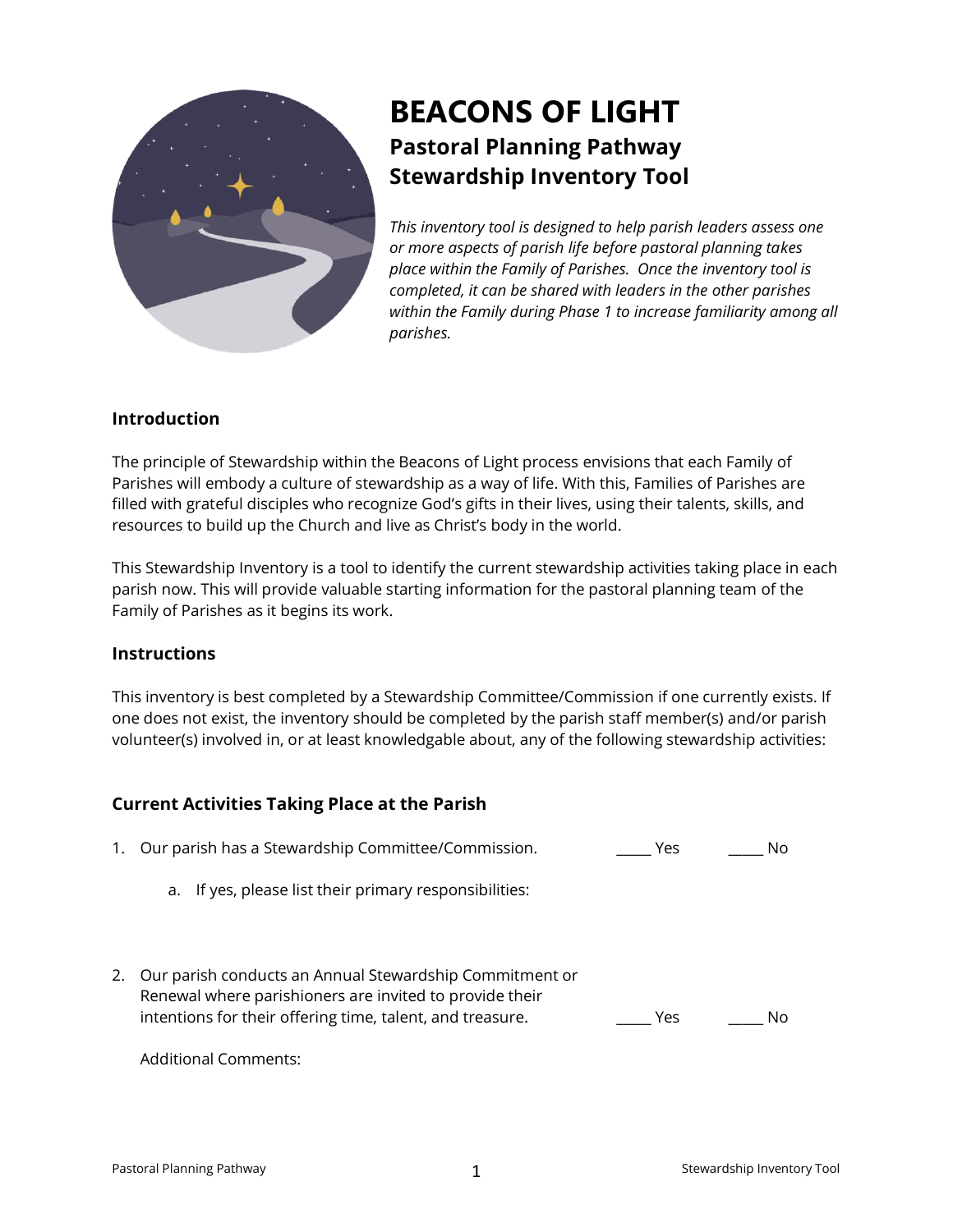| 3. | Our parish currently produces an annual ministerial report with<br>ministry hightlights from the past year, sacramental stats,<br>other parish hightlights and accomplishments, etc. | Yes | No |
|----|--------------------------------------------------------------------------------------------------------------------------------------------------------------------------------------|-----|----|
|    | a. This report is mailed to all households.                                                                                                                                          | Yes | No |
|    | <b>Additional Comments:</b>                                                                                                                                                          |     |    |
|    | 4. Our parish has parishioners speak about stewardship and<br>parish involvement at least annually at Mass.                                                                          | Yes | No |
|    | <b>Additional Comments:</b>                                                                                                                                                          |     |    |
| 5. | Our parish conducts an Annual Ministry Fair.                                                                                                                                         | Yes | No |
|    | a. If not annually, has the parish conducted<br>a ministry fair in last 5 years?                                                                                                     | Yes | No |
|    | <b>Additional Comments:</b>                                                                                                                                                          |     |    |
|    | 6. Our parish offers a program(s) to help parishioners discern<br>their personal gifts/talents/skills and explore ways to use<br>these in service to the parish.                     | Yes | No |
|    | <b>Additional Comments:</b>                                                                                                                                                          |     |    |
| 7. | Our parish offers a program(s) for parishioners to discern<br>their personal vocation in life. (i.e. priest, deacon, religious life,<br>marriage, chaste single life).               | Yes | No |
|    | <b>Additional Comments:</b>                                                                                                                                                          |     |    |
| 8. | Our parish regularly prays the archdiocesan Vocation Prayer at<br>Mass and/or meetings.                                                                                              | Yes | No |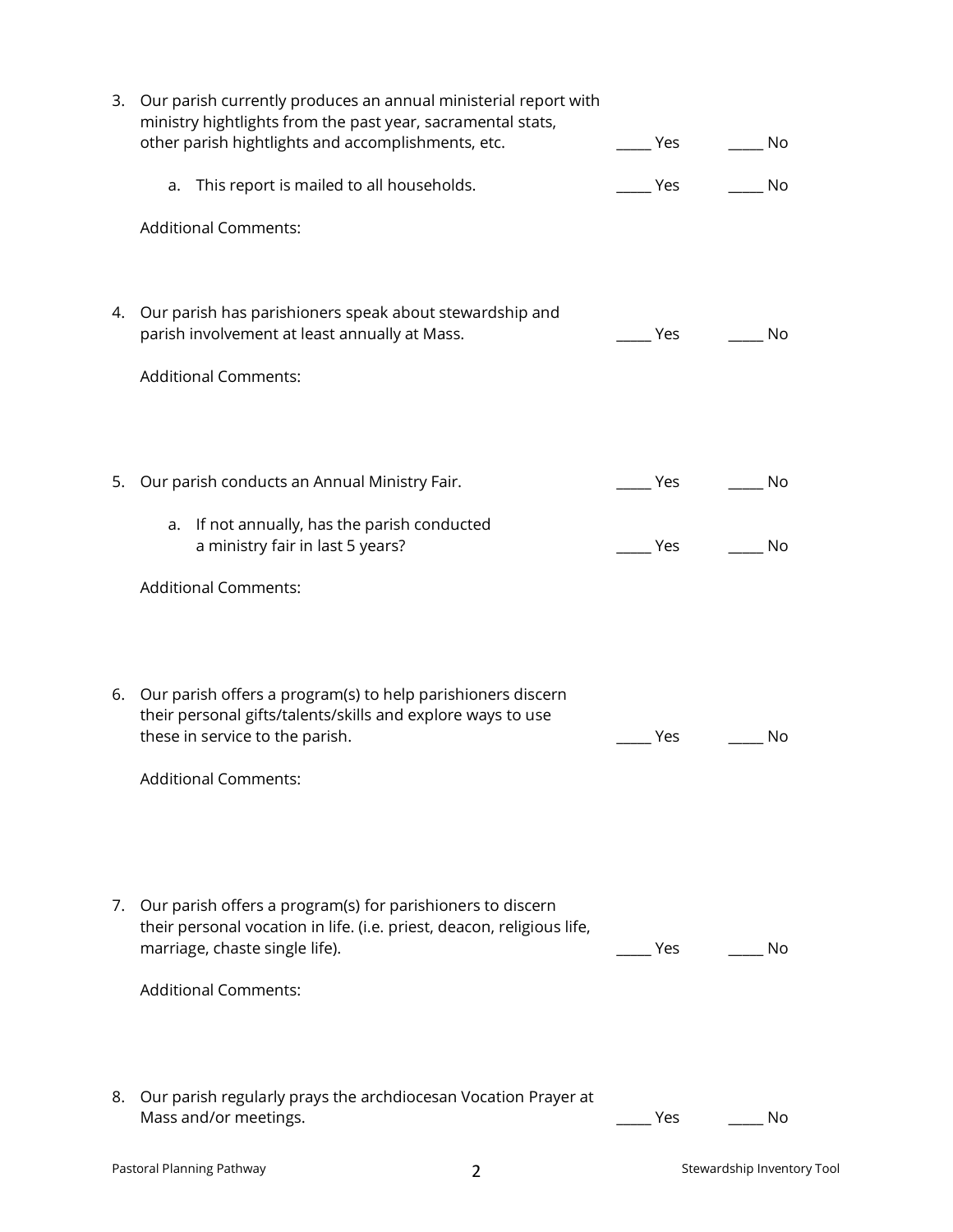| 9. Our parish staff and/or ministry leaders formally recognize<br>those serving in ministry at least annually.<br>(e.g. thank you card, phone call, special reception, etc.).                       | Yes | No |
|-----------------------------------------------------------------------------------------------------------------------------------------------------------------------------------------------------|-----|----|
| a. If yes, please briefly describe this activity.                                                                                                                                                   |     |    |
| 10. Our parish has a formal process for welcoming new families.                                                                                                                                     | Yes | No |
| a. If yes, please briefly describe:                                                                                                                                                                 |     |    |
| 11. Our parish currently produces an annual financial report.<br>If yes, it is:                                                                                                                     | Yes | No |
| a. Printed in the bulletin. ________ Yes<br>in No                                                                                                                                                   |     |    |
| b. Mailed to all households. ______ Yes<br>No                                                                                                                                                       |     |    |
| c. Presented at Mass.<br><b>Press</b><br>- No                                                                                                                                                       |     |    |
| <b>Additional Comments:</b>                                                                                                                                                                         |     |    |
| 12. In addition to financial reporting, our parish regularly publishes<br>stewardship articles, reflections, Scripture quotes, etc. in the<br>parish bulletin and other publications, website, etc. | Yes | No |
| <b>Additional Comments:</b>                                                                                                                                                                         |     |    |
| 13. Our parish has conducted an "increased offertory program" in<br>the last three years.                                                                                                           | Yes | No |
| 14. Our parish sends "thank you" letters for annual donations<br>and/or other donations made throughout the year.                                                                                   | Yes | No |
| <b>Additional Comments:</b>                                                                                                                                                                         |     |    |